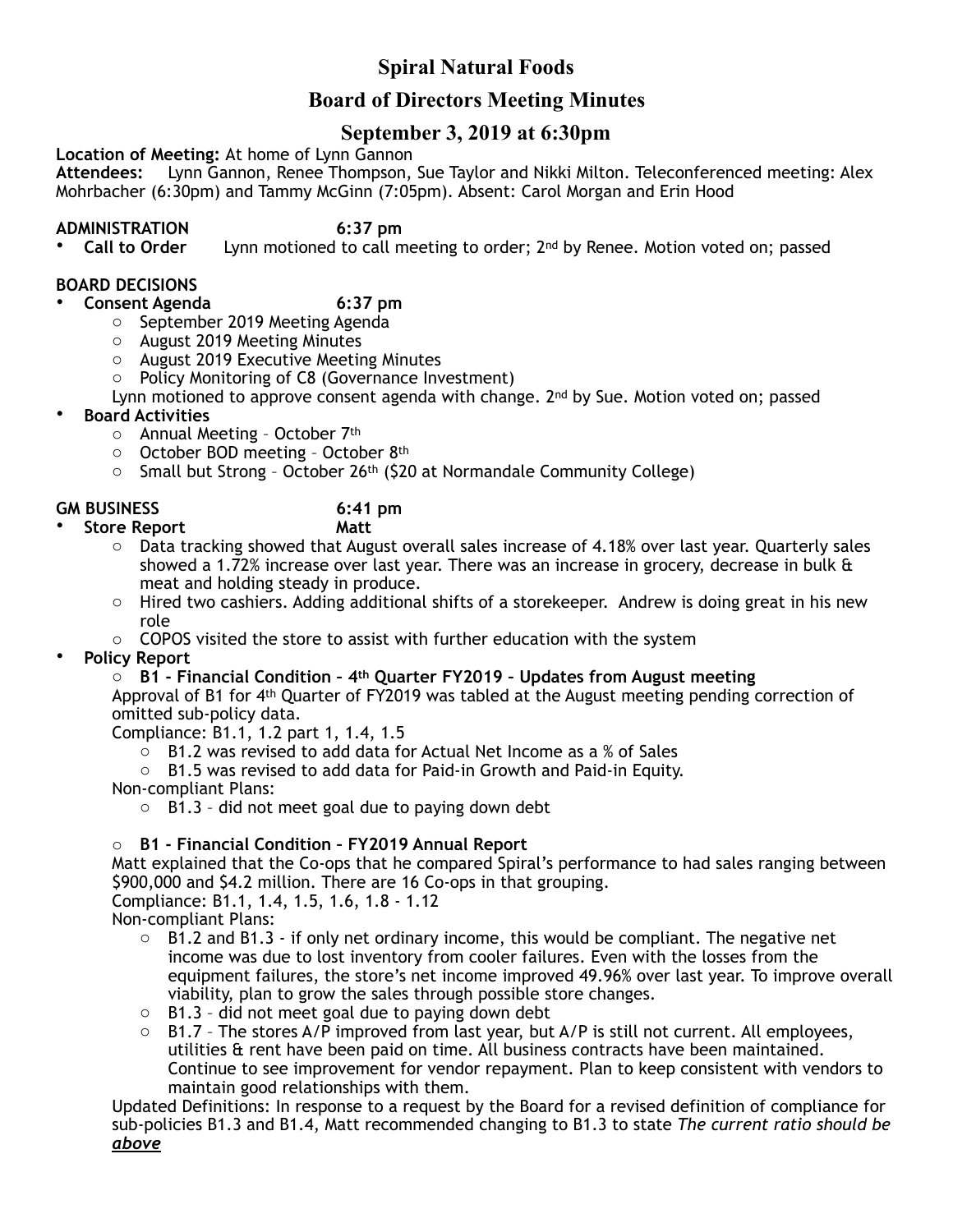# **Spiral Natural Foods**

## **Board of Directors Meeting Minutes**

## **September 3, 2019 at 6:30pm**

*0.60; quick ratio should be above 0.10,* and changing B1.4 to state *Debt to equity ratio must not negatively change more than 0.30%.* When the Co-op is able to reduce its debt and increase its assets, these definitions should be revisited and revised as needed.

o **B3 – Asset Protection**

Matt reported compliance on all B3 policies.

Sue motioned to accept reports on B1-4<sup>th</sup> Quarter, B1-Annual, and B3. 2<sup>nd</sup> by Lynn. Motion voted on; passed

Lynn motioned to accept the GM's recommended definitional changes on B1 sub-policies B1.3 (current ratio and quick ratio) as well as B1.4 (Debt to equity ratio). 2nd by Tammy. Motion voted on; passed

• **Q & A** – none

### **BOARD BUSINESS 7:43pm**

• **C-Share Dividends Payable for FY2019**  Lynn motioned that C-Share dividends are not paid for FY2019. 2<sup>nd</sup> by Sue. Motion voted on; passed

## • **Owner/Member Equity Refund Request**

- o Kristi Harvey is stating financial hardship
- o Kiki Usuda is moving out of area

Lynn motioned to approve paying out owner/member equity from the two requests.  $2^{nd}$  by Sue. Motioned voted on; passed.

### • **Annual Meeting**

- o **Meeting Planning**
	- **EXELOTE:** Ballots are available in the store. Voting will be mentioned in newsletter
	- All board members should plan to spend time in the store, any time/length to encourage voting and presence at Annual Meeting.
	- Lynn, president, will plan to speak. She will write out talking points and have board review
	- Social hour 5-6:15pm; Meeting will be 6:15-8pm.
	- Market meeting: Facebook Invite for event and letter will be sent to all owners/members should be sent by September  $1<sup>st</sup>$ , which will include board position applicants
	- **•** Product thank you bags ideas
		- 'Enjoy Life' mini soft-baked cookies, individual
		- Candy or chocolate
		- Any wellness samples
		- Spiral trail mix with NCG "Stronger Together" tag. Board could help make packages.
		- Waterloo water
- o **Board Election**

▪ **Candidates:** Tammy McGinn, Erin Hood, Lynn Gannon, Annie Zastera, Jenni Garlough **Communications Committee** 

- Newsletter information/planning (due date: 9/15/19)
	- Bios & ballots<br>• Board picks of
	- Board picks of favorite item
	- Recipes Renee will submit one
- o Outreach
	- Spiral Brewery Beer 5K Run on September 21st. Sue and Nikki are requesting board participation to promote Spiral and to handout healthy snack to runners.

Lynn motioned to move into closed executive session to discuss possible store expansion. Meeting moved to closed executive session at 8:19pm. Motion was 2nd by Sue.

Lynn motioned to move out of closed executive session at 9:12pm. Motion was 2<sup>nd</sup> by Sue. Motion voted on; passed

• **Upcoming Events/Board Activities**